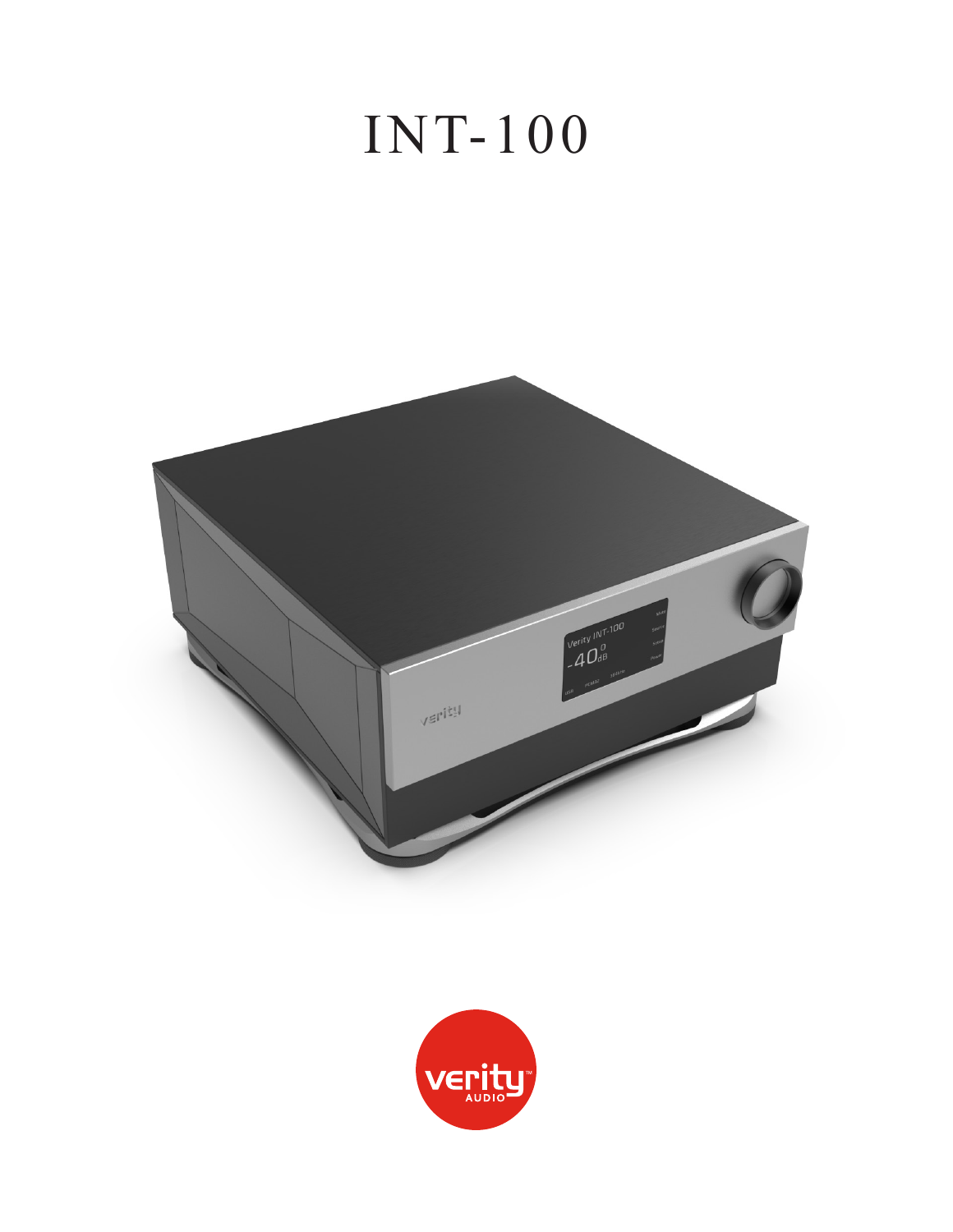## INT-100

The Verity Audio INT-100 is an ultra-high quality integrated amplifier designed for the most critical music lover. It inherits the best technologies of our state-of-the-art Monsalvat electronics.

The Verity INT-100 combines in one single chassis the qualities of our Verity AMP-100 along with a reference quality analog preamplifier. An optional phono stage accepting both moving-magnet and moving-coil phono cartridges is available, as well as a high-quality DAC module. These can be added at the time of purchase or easily added later.

The amplifier section of the Verity INT-100 displays real authority through dynamic power delivery capabilities. Just like the Verity AMP-100, the Verity INT-100 brings a unique blend of dynamics

stage. It has been designed to offer the best dynamic and fluidity you can get from your LPs. All the cartridge adjustments can be selected from the front panel display of the INT-100. The Verity INT-100 phono stage offers all the necessary adjustments for both types of cartridges. The gain of the Verity INT-100 phono stage is fully adjustable from +36 dB to +60 dB.

The entire unit is built using only the highest-quality parts available, and our engineers have paid special attention to circuit topology and PCB design. Although a two-layer PCB would have sufficed, Verity opted for a four-layer model that includes special shielding and grounding circuitry, which greatly improves the amplifier's signal-to-noise ratio. Thicker PCB traces are used and cables are kept to the bare minimum length.



Rear View of the fully equipped INT-100 (All Options)

and fluidity as only experienced in a live performance. The preamplification section of the INT-100 is pure analog where the Verity PRE-2 and PRO-X are digital.

Our team strived to keep things simple, but perfect, starting with an oversized power supply of a type you would normally find in much larger and far more powerful amplifiers. This potent power supply pushes the dynamics of the new INT-100 amplifier beyond anything you've heard before.

The same attention has been put in the INT-100 optional phono

A special attention has been paid to the vibrational behavior of the INT-100 to avoid even the smallest microphonic effect. The Verity INT-100 chassis is made of an assemblage of thick panels milled from solid aluminum billets. The same vibration isolation platform used on our Monsalvat series of electronics is optionally available to further enhance the vibrational control of the unit.

Beyond just a high-end integrated amplifier, the INT-100 is a shining gem befitting Verity's highest standard of quality and craftsmanship. It exemplifies Verity's know-how and joins the Verity family of products as a reference in a league of its own.

| PRO-6 | PRC. | PRE-2 | <b>DAC</b> | $AMP-45$ | <b>INT-100</b> | <b>AMP-200</b> |
|-------|------|-------|------------|----------|----------------|----------------|
|-------|------|-------|------------|----------|----------------|----------------|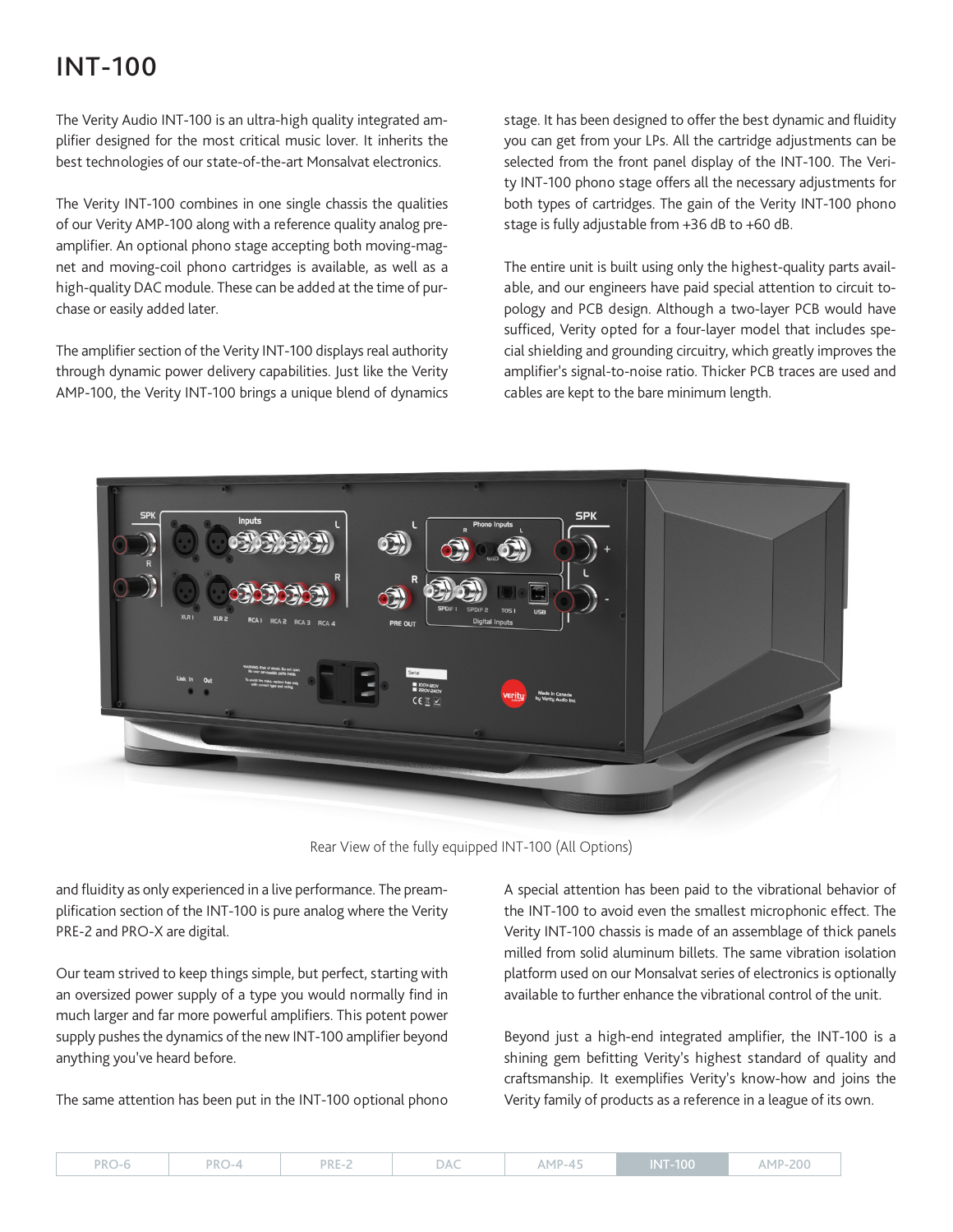

INT-100 with the optional ISO Base



INT-100 without the ISO Base



INT-100 Rear View

### INT-100

#### **FEATURES**

| Analog Inputs:<br>• Balanced XLR<br>• Unbalanced RCA | $\times$ 2<br>$\times$ 3                                 |
|------------------------------------------------------|----------------------------------------------------------|
| Analog Output:<br>• Unbalanced RCA                   | $\times$ 1                                               |
| Screen:                                              | Touch Sensitive 5-inch (12.7 cm) $800 \times 480$ pixels |

|                                                                                                         | touchscreen or remote control.              |
|---------------------------------------------------------------------------------------------------------|---------------------------------------------|
| Protections<br>• Output short circuit<br>• DC coupled<br>· Soft clipping<br>• Overload<br>• Overheating | Yes<br>Yes<br>Yes<br>Yes<br>>70 °C (158 °F) |
| Chassis                                                                                                 | The power supply requires 100-120 or 220-   |

240VAC (set at the factory). Maximum power consumption is 1500 watts (max. 2 watts in standby mode) Plateform **Optional ISO** Base platform with adjustable feet

Settings and Input Selections are done via the

#### **DAC MODULE (OPTIONAL)**

| Inputs:         |                                           |
|-----------------|-------------------------------------------|
| $\cdot$ SPDIF   | PCM data up to 24 bits 192 kHz            |
| $\cdot$ AFS/FRU | PCM data up to 24 bits 192 kHz            |
| $\cdot$ TOS     | PCM data up to 24 bits 192 kHz            |
| $\cdot$ USB 2.0 | PCM data up to 32 bits and DSD64, DSD128, |
|                 | DSD256.DSD512                             |

#### **PHONO MODULE (OPTIONAL)**

RCA Input: MC or MM on-screen selectable Fully adjustable gain from 36 dB to 60 dB

#### **SPECIFICATIONS**

| Bandwidth:     | DC to $140kHz$ $@.3.0 dB$       |
|----------------|---------------------------------|
| Sensitivity:   | 475 mV RMS                      |
| Gain:          | 32 dB                           |
| THD:           | < 0.04%                         |
| Power output:  | 100 watts per channel @ 8 ohms  |
|                | 200 watts per channel @ 4 ohms  |
|                | 300 watts per channel @ 2 ohms  |
| $S/N$ ratio:   | Greater than 100 dB             |
| Break-in time: | 75 hours (63%), 200 hours (99%) |
|                |                                 |

#### **DIMENSIONS & WEIGHTS**

**W x D x H:** 17 x 18 x 8.3" (430 x 450 x 210 mm) Gross: 21 x 28 x 13.5" (534 x 710 x 343 mm) **Weight:** 70 lbs (32 kg)<br>Gross: 90 lbs (41 kg) 90 lbs  $(41 \text{ kg})$ 



Note: Due to Verity Audio desire to continually improve its products, specifications are subject to change without notice.